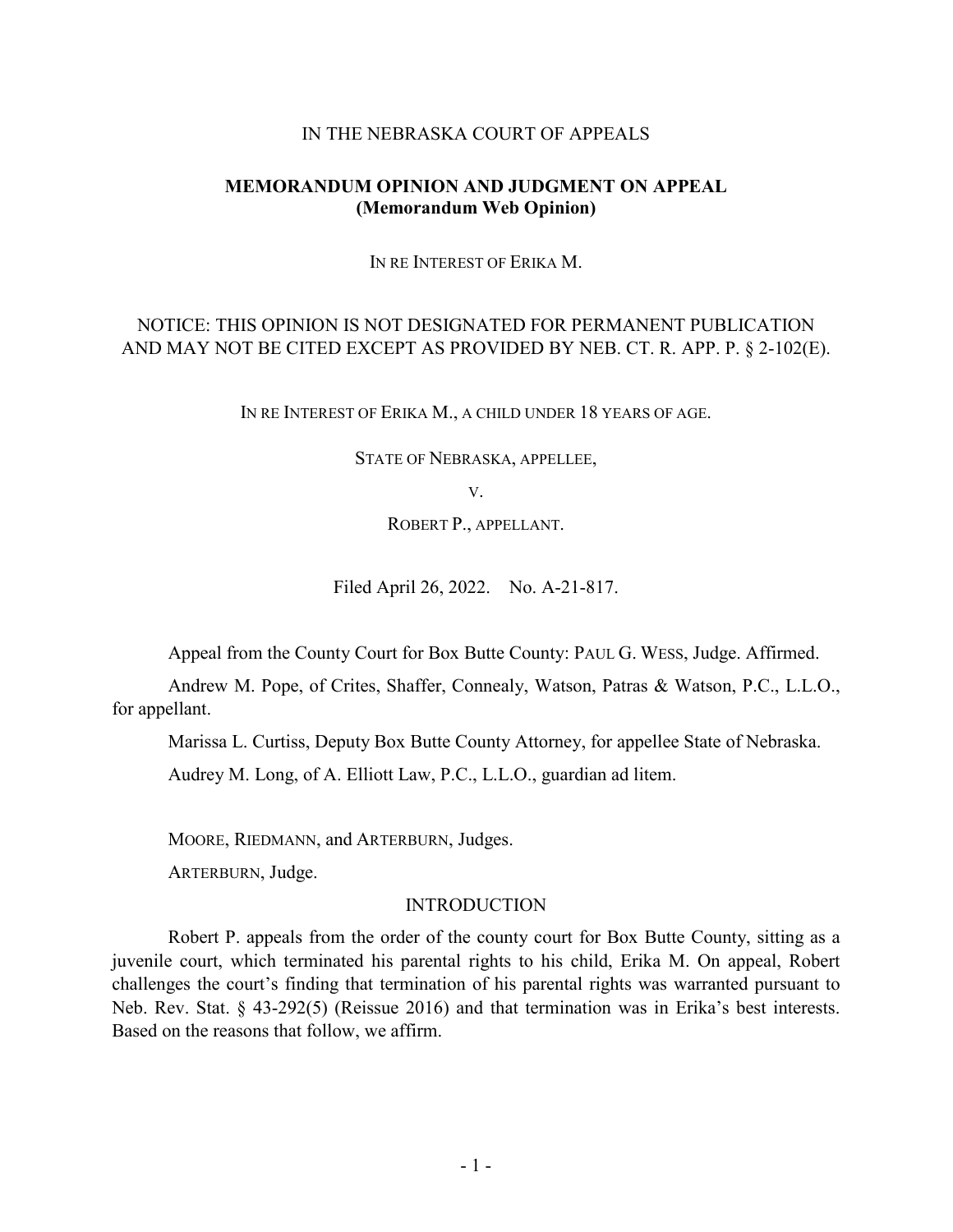#### BACKGROUND

Erika, born in February 2020, is the biological child of Robert and Veronica M. Although the State sought to terminate both Veronica's and Robert's parental rights to Erika at the same time, Veronica ultimately relinquished her parental rights in April 2021. As such, Veronica is not a party to this appeal and her involvement in the case will be discussed only to the extent necessary to provide context.

Erika has five biological siblings older than her. Robert and Veronica's parental rights to four of those siblings were terminated in 2018. As part of a separate juvenile proceeding, Veronica relinquished her rights to the fifth sibling in 2020. Robert's parental rights to that child were also terminated in 2020. Although the present appeal only concerns the appeal from the termination of Robert's parental rights to Erika, we discuss these prior cases briefly to provide context to the present appeal.

On August 31, 2018, the county court for Garden County, sitting as a juvenile court, entered an order terminating Robert and Veronica's parental rights to their four oldest children. The court found that statutory grounds to terminate Robert's and Veronica's parental rights existed pursuant to  $\S$  43-292(2), (3), (5), (6), and (7) and that termination was in the children's best interests. This court affirmed the termination of parental rights as to these four children. See *In re Interest of Becka P. et al.*, 27 Neb. App. 489, 933 N.W.2d 873 (2019).

Evidence adduced at the 2018 termination trial revealed that Robert did not cooperate with caseworkers for the Nebraska Department of Health and Human Services (the Department). He did not sign a release to allow an evaluation of the children. He did not allow caseworkers into the family home when they were attempting to assess the safety of the home. In addition, Robert would either not listen to caseworkers after being redirected or would argue and express anger with caseworkers. He made accusations against the foster parents and family support workers. In at least one incident, he threatened the life of one caseworker and asserted that he knew where the caseworker lived and what school and daycare her children attended. Ultimately, the caseworker obtained a protection order against Robert.

There was also evidence adduced at the 2018 termination hearing that Robert and Veronica did not properly tend to the children's medical needs. They did not take the children to the doctor and three of four children had not been given any immunizations. When the children were removed from Robert and Veronica's care, some of the children were diagnosed with serious infections and dehydration. The children were found to be behind age appropriate developmental milestones. The children exhibited notable speech delays and communicated with each other through use of their own language. On August 6, 2019, we affirmed the decision of the county court which terminated Robert and Veronica's parental rights to the four siblings.

Erika's fifth sibling, Brittney Sue P., was born in December 2017, prior to the termination trial regarding the four older siblings. Proceedings for termination of Robert and Veronica's parental rights to Brittney Sue were initiated in September 2019. Veronica voluntarily relinquished her parental rights to Brittney Sue. In April 2020, the county court for Garden County terminated Robert's parental rights to Brittney Sue finding that statutory grounds existed pursuant to § 43-292(2), (6), and (7) and that termination was in Brittney Sue's best interests. See *In re Interest of Brittney Sue P.*, A-20-369, 2020 WL 6735786 (Nov. 17, 2020) (selected for posting to court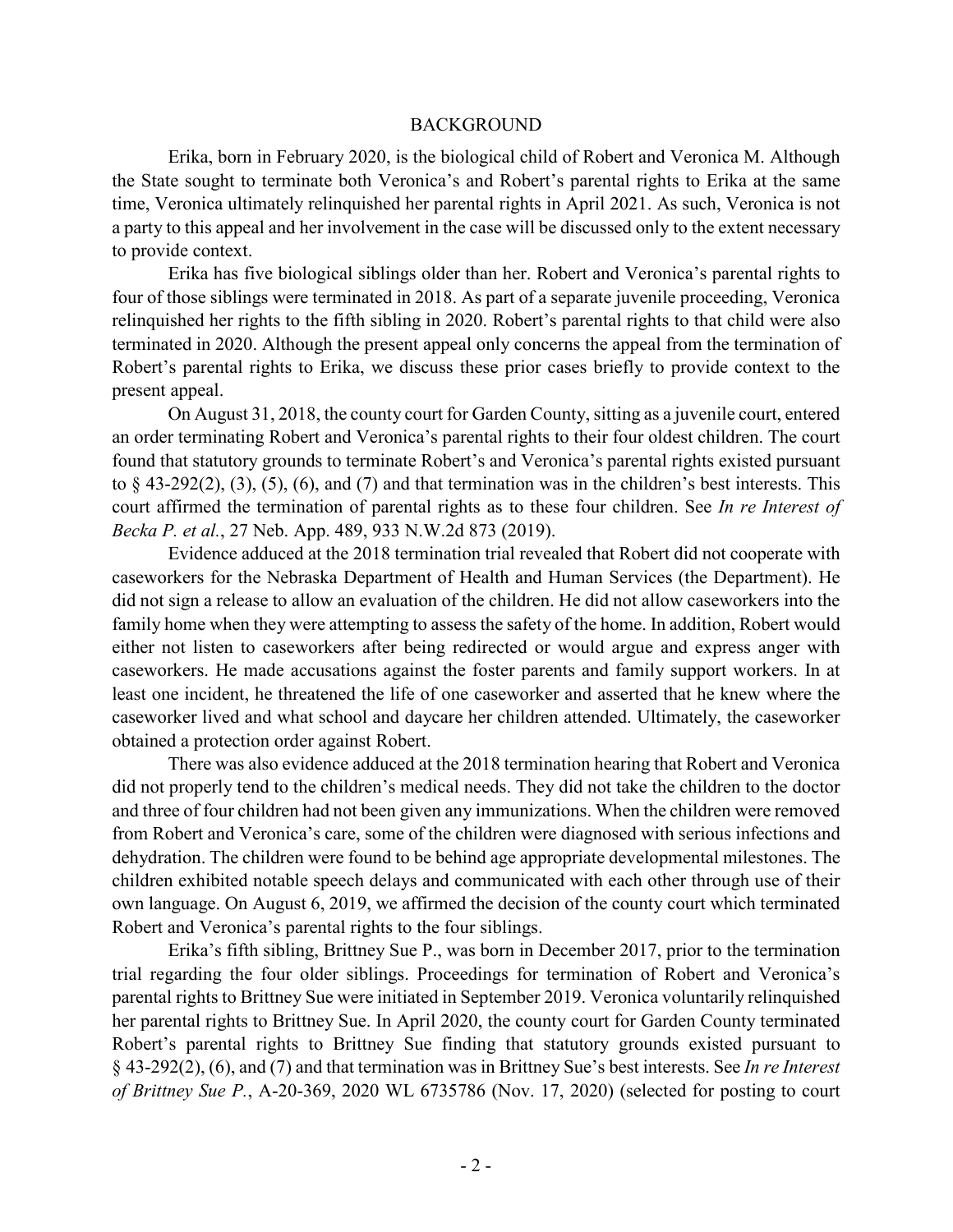website). As pertinent to the present appeal, evidence adduced at the termination trial demonstrated continuing concerns regarding Robert's mental health, his inability to participate in programming, his agitation with respect to working with caseworkers, and his continuing failure to attend to the medical needs of his daughter or provide her with a safe environment in which to live. Ultimately, this court affirmed the decision to terminate Robert's parental rights to Brittney Sue on November 17, 2020.

In the present case, Erika was removed from her parents' care immediately after her birth. The State filed a petition on February 14, 2020, alleging that Erika was a juvenile within the meaning of Neb. Rev. Stat. § 43-247(3)(a) (Reissue 2016) due to the faults or habits of her parents. Among other allegations, the State asserted that Erika was at risk for harm because Robert and Veronica had their parental rights terminated as to their older children. The State requested that the court place Erika in the care and custody of the Department. The county court entered an ex parte order that day finding that probable cause existed that Erika was a juvenile within the jurisdiction of the court. The court placed Erika in the care and custody of the Department where she has remained throughout the duration of the juvenile court proceedings.

On October 5, 2020, the State filed an amended petition which again asserted that Erika was a child within the meaning of § 43-247(3)(a). The State again asserted that Erika was at risk for harm because Robert and Veronica's parental rights were terminated with respect to their four oldest children in 2018. The amended petition included information about the termination of Robert and Veronica's parental rights as to Brittney Sue. Robert ultimately entered a plea of denial to the allegations contained in the amended petition.

On December 4, 2020, the State filed a motion to terminate Robert and Veronica's parental to Erika. The motion alleged that termination was warranted pursuant to  $\S$  43-292(2), (5), and (6). Specifically, with respect to subsection (2), the State alleged that Robert and Veronica had substantially and continually or repeatedly neglected and refused to give Erika, or one of her siblings, necessary parental care and protection because Robert and Veronica's parental rights were terminated with respect to Erika's five biological siblings. With respect to subsection (5), the State alleged that Robert and Veronica were unable to discharge their parental responsibilities because they had been diagnosed with mental deficiency, mental illness, and personality disorders which were expected to continue for a prolonged period of time. With respect to subsection  $(6)$ , the State alleged that reasonable efforts to preserve and reunify the family had failed to correct the conditions leading to the determination that Erika was a juvenile as defined under  $\S$  43-247(3)(a). The State also alleged it was in Erika's best interests for Robert and Veronica's parental rights to be terminated.

On April 29, 2021, Veronica relinquished her parental rights to Erika which was accepted by the court. Trial was held on the motion for termination of Robert's parental rights on July 12, 2021. The following evidence was presented at trial.

Dr. Gage Stermensky, a clinical psychologist and chief strategy officer at the Community Action Health Center, completed a comprehensive parental capacity evaluation for Robert in 2017, in the context of the juvenile proceedings involving Erika's four oldest siblings. Stermensky testified that he was initially asked to assess Robert because there were concerns about Robert's ability to parent his children and about Robert's propensity for violent behavior.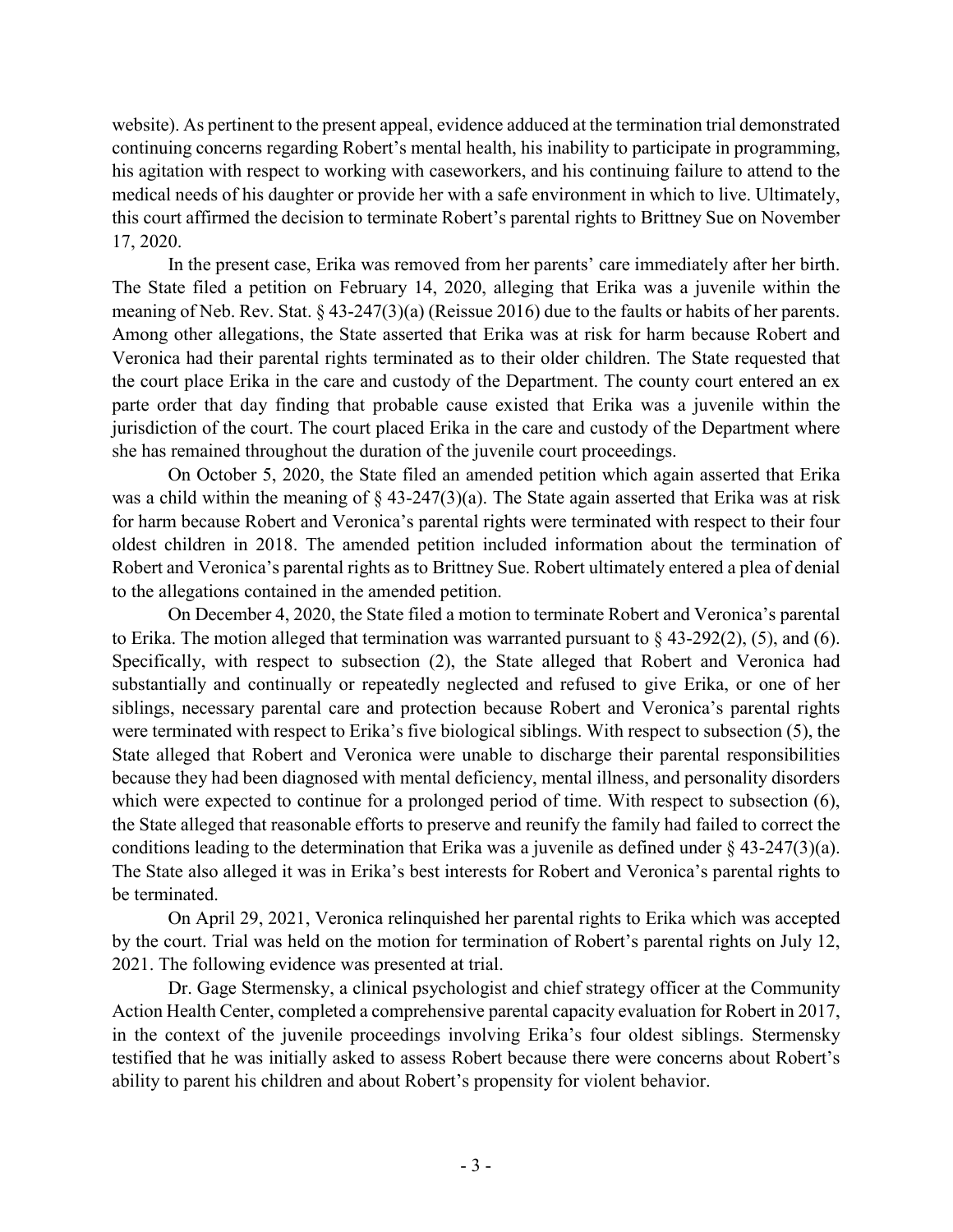Stermensky diagnosed Robert as suffering from paranoid personality disorder with narcissistic traits. In addition, Stermensky noted that Robert experiences childhood abandonment and parent-child relation issues. Stermensky explained that, generally, those who suffer from paranoid personality disorder display a distrust of various "systems," which he classified as therapists and workers with the Department, and struggle to cooperate with others. Stermensky observed that Robert, specifically, displayed strong feelings of suspicion and cynicism which led him to hold long-term resentment and to believe other people have negative motives in their treatment of him. Because Robert retains feelings of resentment for long periods, he can appear threatening. Stermensky observed that Robert was unable to cooperate with others, including medical and mental health professionals, and other people potentially involved in the juvenile court proceedings.

In his report, Stermensky noted that Robert actively impeded assessments and services that were supposed to take place to ensure the safety and well-being of his children. He also noted that Robert made threats of causing bodily harm and/or death to at least two individuals involved with the Department's investigation. According to Stermensky, Robert presented "with a long-term, engrained, fixed pattern of distrust and suspiciousness of others resulting in interpreting their actions as malevolent, across settings and contexts." Stermensky observed that Robert viewed offers for assistance as criticism and struggled with authority and following direction.

Stermensky explained that Robert would need to pursue treatment for his paranoid personality disorder and that successful treatment would take an extended period of time. His recommendations in 2017 included Robert participating in ongoing therapy focused on gaining prosocial beliefs, reducing impulsivity and paranoid symptoms, building better insight to relationships, gaining coping skills, and gaining an attachment to his children. He further noted that Robert needed to complete anger management, parenting programs, and family therapy with his children. He stated this process would be long given Robert's issues and could require a medical component.

In his testimony in the present trial, Stermensky acknowledged that he had not seen Robert since his initial evaluation. He noted that Robert's prognosis could change depending on how he was presenting and what types of treatment efforts he had completed. In terms of determining whether Robert had been successfully treated, Stermensky would look for signs that Robert was able to effectively collaborate with others, was no longer holding on to resentment, and was no longer feeling like "others are out to get him."

Joan Schwan, the executive clinical director of St. Francis Ministries, worked with Robert beginning in June 2018. At that time, St. Francis Ministries received a referral for Robert for intensive family preservation services in order to keep Brittney Sue in the home. Robert worked with providers from St. Francis for four hours per week for 12 weeks. Schwan testified that when St. Francis worked with Robert and Veronica in 2018, Robert was resistant to taking directions and was not making the same progress that Veronica was making. Schwan characterized Robert as suspicious of the caseworkers. For example, it took Robert a week to sign certain consent forms necessary for the provision of services. In another instance, when the caseworkers attempted to refer Robert to receive federal assistance, he declined believing that the government would then have his "personal identification."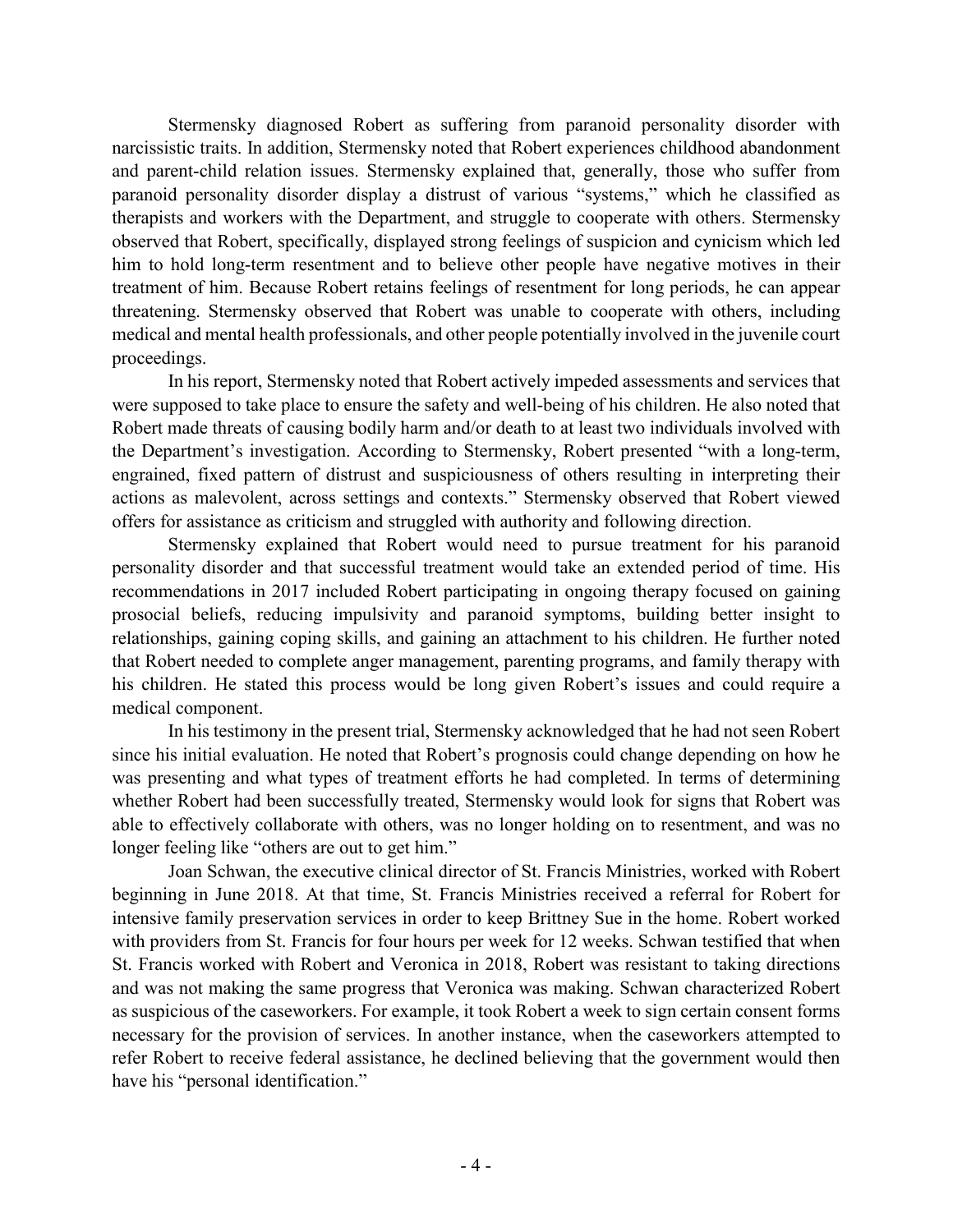She also testified about safety concerns with respect to Robert's parenting. Caseworkers located loaded guns in Robert's home. The safety mechanisms on the guns were not employed. Schwan explained that one St. Francis provider refused to visit Robert alone, due to concerns for her safety. Schwan explained that there was one incident where Robert burned trash, including plastic and children's diapers, to heat the home. Schwan testified that prior to their removal from the home, there were two instances when two of Robert's children were left inside a hot van.

According to Schwan, the biggest barrier for Robert progressing as a parent was his paranoid personality disorder. Robert informed caseworkers that he did not believe he needed treatment for this disorder. According to Schwan, Robert was referred to medication management; however, he did not attend. Schwan acknowledged that she has not had any contact with Robert since September 2018. However, she did note that Robert did not make any progress toward his treatment goals during her involvement in the case.

Garrick Schick and Samantha Williams, family support workers at the McConaughy Discovery Center, supervised visits between Robert and Erika beginning in November 2020. Two workers were assigned to do supervision due to past incidents that had occurred between Robert and support workers. The visits between Robert and Erika were scheduled to last one hour and occur two times per week. A total of six visits were conducted. Schick explained that the visits were difficult to schedule because they had to coordinate the schedules of Robert, Schick and his co-worker, the foster family, and Veronica. In addition, the visits had to occur at public places. The primary issue with scheduling centered on Robert however. Williams testified that there were difficulties in communicating with Robert and scheduling visits. She explained that initially Schick was communicating with Robert, but that Schick reported "having a lot of struggles with Robert communicating and getting along." Williams testified that there were not consistent days where visitation was occurring. She explained that typically they try to schedule visits on a "week by week" basis but that Robert wanted to provide only two or three hours' notice to schedule a visit, which she explained was simply not feasible. As a result, many visits were missed or canceled.

Schick testified that Robert arrived to the visits well prepared for his visit: Robert would have toys, food, formula, and diapers for Erika. He also would play a music video that Erika seemed to "connect with." Neither Schick nor Williams had any safety concerns during the visits. According to Schick, Robert focused on Erika throughout his visits and would interact with her. Schick observed that Erika would cry throughout the visits which he attributed to Erika not knowing Robert well. Schick also observed that Robert attempted to calm her down, but was not always successful. Williams testified that she contacted the caseworker due to Erika screaming and crying for the duration of the visits. According to Williams, as soon as Erika would see Robert, she would begin to push away from him and cry and scream until she had difficulty breathing. Although Williams observed Robert attempting to comfort Erika, his efforts were generally unsuccessful. Schick and Williams testified that Robert would call Erika "Bellany Sue" sometimes despite being told not to do so.

Schick reported that there was an incident where Robert verbalized his anger toward a male caseworker. According to Schick, Robert said that the male caseworker hit him outside of court and Robert said that it "took all of his self-restraint not to murder him on the spot."

Dennis O'Brien is an initial assessment worker, investigator, and ongoing caseworker with the Department. He has 32 years of service with the Department and had been assigned as one of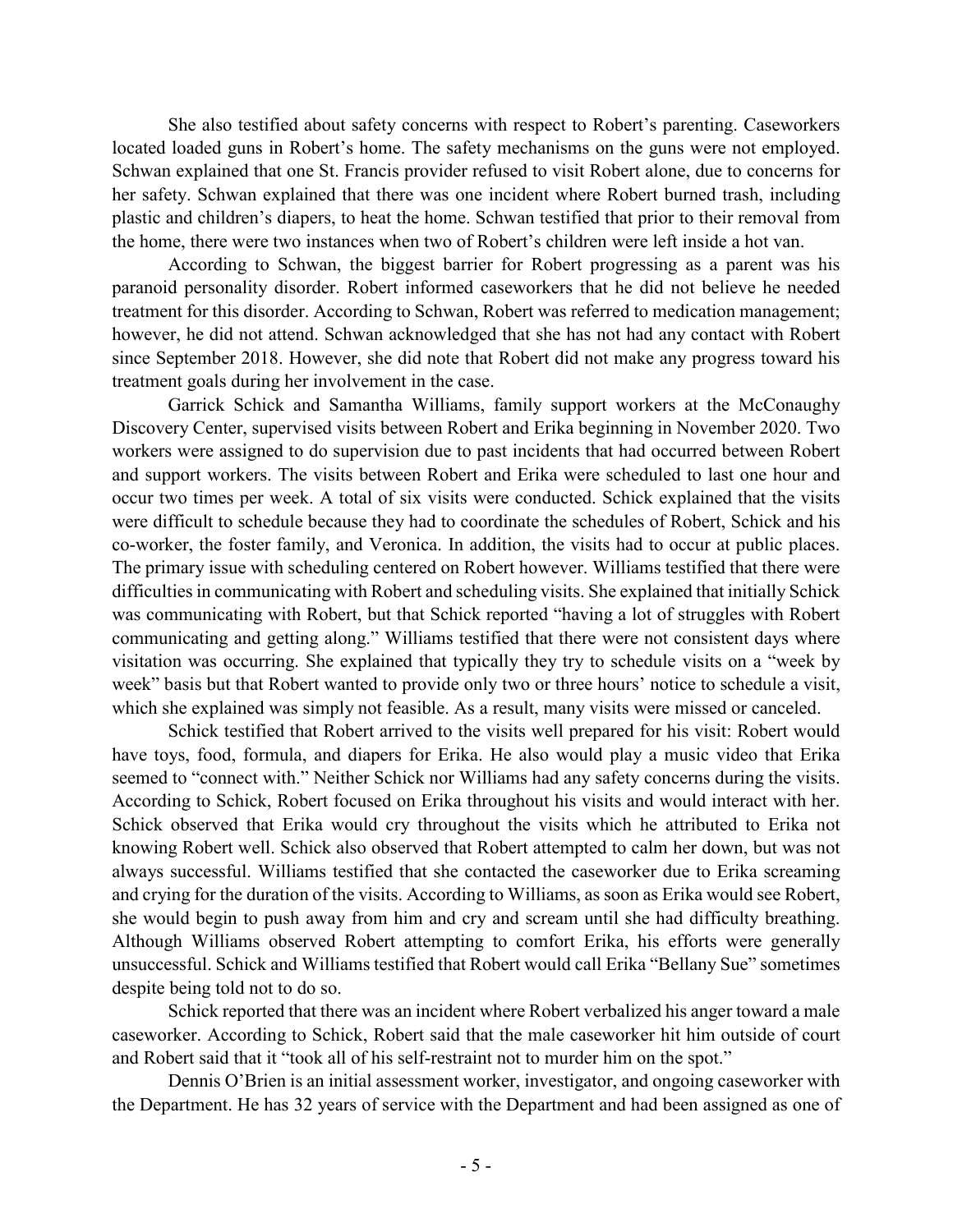Robert's caseworkers since December 2016. He explained that he was initially assigned to investigate Robert following concerns of physical and medical neglect of Robert's children and the physical safety of the prior caseworkers. According to O'Brien, Robert made threats toward the prior caseworkers and their families which resulted in the entry of protection orders against Robert.

In O'Brien's opinion, Robert's behavior and his ability to parent have not changed substantially since O'Brien began working with him. Although O'Brien acknowledged that there have been intermittent periods where improvement was observed, Robert could not sustain any positive changes, ultimately resulting in the loss of parental rights to his older children. He was not willing to follow redirection from support staff, therapists, and remained hostile toward providers. O'Brien explained that Robert continues to follow the same path and remains uncooperative with providers and the Department. O'Brien confirmed that Robert would demand that schedules and other aspects of visitation be changed after initially making an agreement with the Department as to a visitation schedule. He further cited an incident wherein Robert had an altercation with a transportation provider.

O'Brien also testified that the parental capacity evaluation completed by Stermensky included certain recommendations. However, to O'Brien's knowledge, Robert had not followed them. For instance, O'Brien had not received any information that Robert is or has been engaged in ongoing therapeutic treatment or an anger management program. O'Brien opined that Robert "absolutely" cannot safely parent Erika. In his opinion, Erika's best interests require the termination of Robert's parental rights.

Chantelle Reicks, a lead worker for child and family services who is employed by the Department, has also been an assigned caseworker for Robert's children since June 2018. She testified that she does not have any direct interactions with Robert because she only contacts him through his attorney.

After Erika's birth, she attempted to conduct team meetings with Robert present, but could not do so until Robert's paternity was established. Robert was not compliant with the Department's efforts to complete genetic testing for a period of time. This noncompliance also prevented the Department from establishing visitation for Robert. She explained that the team meetings still did not occur after paternity was established because there was not a time that Robert would make himself available. She worked with Robert to establish a schedule for his visits with Erika. She explained that the visits were to be fully supervised, two times per week, in one hour increments. She testified that the visits would increase based on certain factors, including whether Robert had a bond with Erika and whether visits were consistently occurring.

Reicks testified that Robert did not develop a bond with Erika and that visits were not consistent. Robert was not willing to confirm times that he would be available to visit with Erika. Initially, Robert indicated that he wanted the visits to occur in the early morning so that he could get to work after the visits, but once that request was accommodated, Robert refused to confirm the visits in the morning. Instead, he indicated that he could only have visits after five o'clock and on the weekends. However, since the visitation was supposed to occur in community buildings which are not open after five o'clock or on the weekends, finding an appropriate location was difficult. Reicks testified that during visitation, Robert would spend some of his time focusing on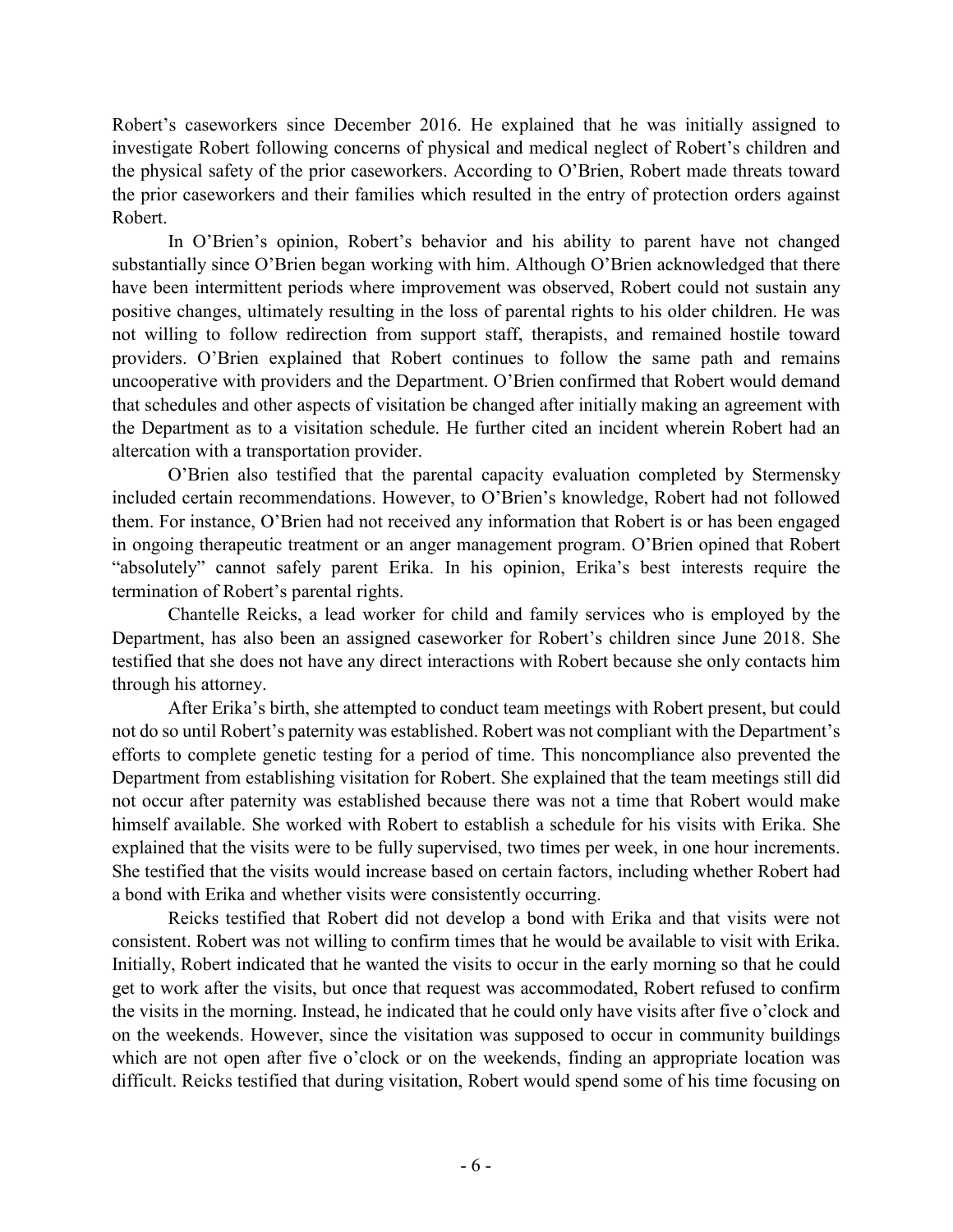factors outside of bonding with Erika. She noted that Robert would speak poorly of the foster parents for his other children, speak negatively about the Department, and focus on Veronica.

Reicks also expressed her concern about Robert's behavior, noting his history of being verbally aggressive toward providers. She emailed reports of concerns from Erika's foster parents after Erika was returned to their home after visits and from a transportation provider. Reicks explained that there was an altercation between Robert and the driver. Reicks explained that because of this altercation, the transportation provider would no longer provide Robert with transportation.

Although Reicks acknowledged that Robert acted appropriately with Erika during his visits, she did not believe that Robert had made sustained progress toward becoming an appropriate parent because he continued to exhibit the same behaviors he did in 2018. She opined that Robert's parental rights should be terminated.

Jose Pruneda and his wife have been the foster parents for Erika since shortly after her birth. He described Erika as a strong child who is determined to do her own thing. However, he also explained that she is a very happy baby. In Pruneda's opinion, Erika is hesitant with strangers but usually does not take more than a couple of visits for her to build her trust. Pruneda recalled that when he dropped off Erika with Robert, Erika cried and acted as if she was scared. He explained that this behavior continued with each visit and did not improve. He testified that while waiting outside the visitation room, he heard Erika cry throughout an entire visit after which she fell asleep. Based on his knowledge, he believed that Erika cried every time she was with Robert.

On September 10, 2021, the county court entered an order terminating Robert's parental rights pursuant to § 43-292(5). However, the court denied the motion to terminate with respect to § 43-292(2) and (6). The court explained that the evidence adduced at trial showed that Robert was diagnosed with paranoid personality disorder with narcissistic personality traits that hindered his ability to collaborate or cooperate with others. The court noted that in the prior cases with Erika's older siblings, Robert did not seek treatment for his mental illness which resulted in no progress being made toward reunification. This ultimately led to the termination of his parental rights to Erika's older siblings.

The court determined that, in the present case, Robert still refused to seek any treatment, although he continues to "labor" under his mental illness. The court noted that although Robert behaved like a proper parent during the few supervised visits which had occurred, such good behavior was "entirely overshadowed by his overt hostility toward addressing his mental illness [and] cooperating with [the Department's] workers." Accordingly, the court found that Robert's mental illness continues to render him unable to perform parental responsibilities.

The court concluded:

The evidence is clear and convincing that Robert is unable to discharge his parental responsibilities because of his mental illness. Moreover, it is reasonable to believe that Robert's mental illness/inability to parent will continue for a prolonged indeterminate period. First, the basis for the termination of Robert's parental rights to Erika's siblings; the child neglect, and Robert's failure to correct the conditions leading to the determination that Erika's siblings were within  $\S$  43-247(3)(a); was a result, at least in part, of Robert's mental illness. We know that Robert has labored under his mental illness since at least 2017 when he was evaluated and diagnosed with a paranoid personality disorder and narcissistic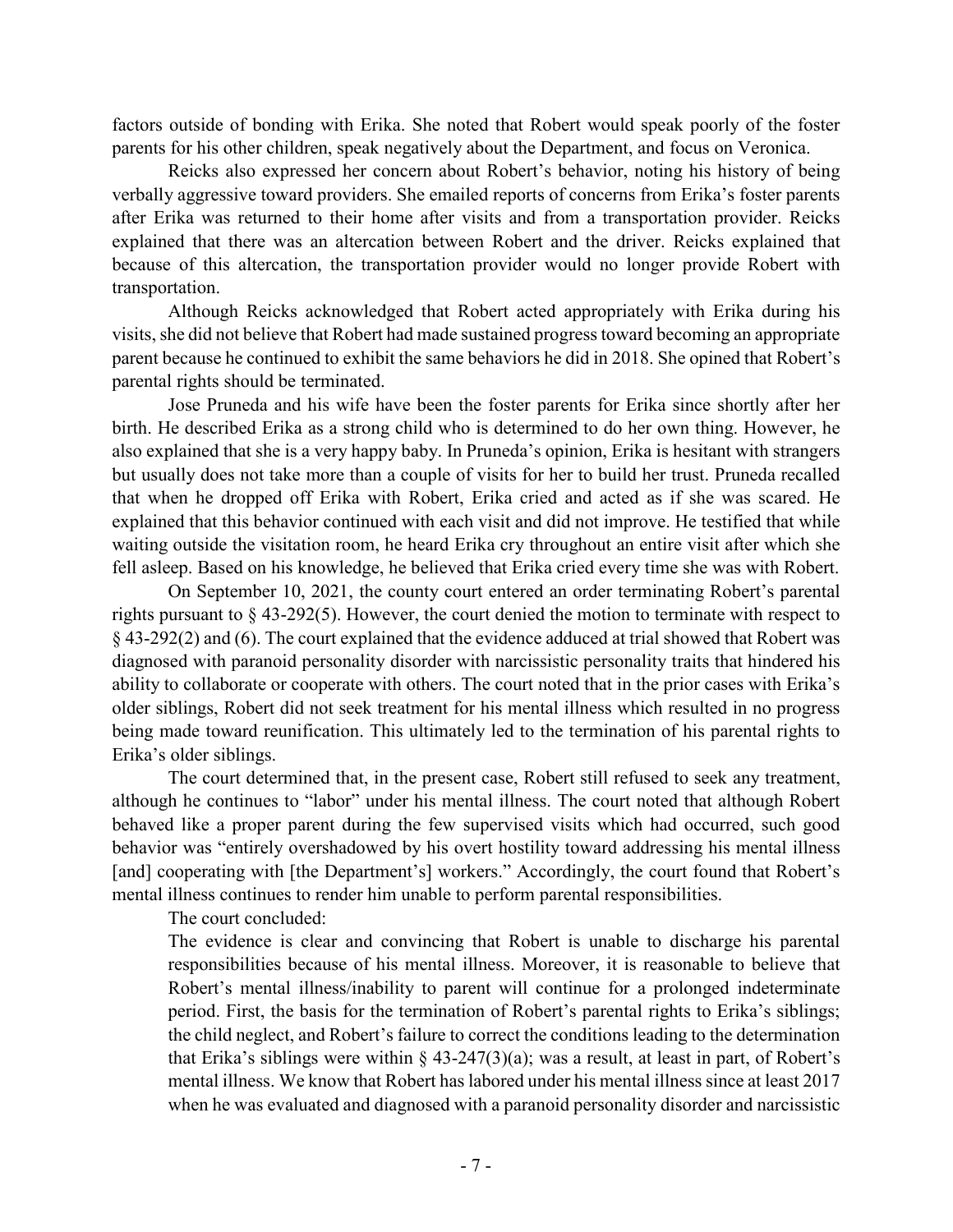personality traits. The prior termination, then, is a predicate to the State's theory for termination in this case, that Robert's mental illness has been prolonged and continues to render him unable to be a fit and proper parent. Second, Robert has no better ability to parent today than he had when his parental rights were previously terminated. Finally, because Robert has yet to do anything to address his mental illness, and there is no indication whatsoever that he has any interest in addressing his mental illness, his inability to parent will continue for an indeterminate period.

The court further concluded that terminating Robert's parental rights was in Erika's best interests:

The evidence is clear and convincing that termination of Robert's parental rights is in Erika's best interests. Robert is not fit to parent Erika. Parental unfitness means a personal deficiency that has prevented, or will likely prevent, performance of a reasonable parental obligation in raising a child that has caused or will probably result in a detriment to a child's well-being. *In re Interest of Nicole M.*, 287 Neb. 685[, 844 N.W.2d 65 (2014)]. Robert's mental illness led to termination of Erika's siblings. Robert's mental illness remains unaddressed and unabated and therefore will likely continue to prevent him from being a fit and proper parent for Erika. Aside from that, Erika has virtually no relationship with Robert. Erika is thriving in her foster home placement, where she has been all of her life. Erika has a secure attachment to her foster family and is able to maintain a bond with her siblings. Erika's best interests require terminating Robert's parental rights.

Robert appeals from the county court's order terminating his parental rights to Erika.

#### ASSIGNMENTS OF ERROR

On appeal, Robert alleges that the county court erred in finding that there was sufficient evidence presented at the termination trial to prove (1) the relevant statutory grounds for termination of his parental rights and (2) that termination of his parental rights is in Erika's best interests.

#### STANDARD OF REVIEW

An appellate court reviews juvenile cases de novo on the record and reaches its conclusions independently of the juvenile court's findings. *In re Interest of Ryder J.*, 283 Neb. 318, 809 N.W.2d 255 (2012).

## ANALYSIS

For a juvenile court to terminate parental rights under  $\S$  43-292, it must find that one or more of the statutory grounds listed in this section have been satisfied and that such termination is in the child's best interests. *In re Interest of Xavier H.*, 274 Neb. 331, 740 N.W.2d 13 (2007). The State must prove these facts by clear and convincing evidence. *Id.*

#### *Statutory Factors.*

Robert asserts that the court erred in terminating his parental rights pursuant to § 43-292(5). Upon our de novo review, we find that the evidence clearly and convincingly demonstrates that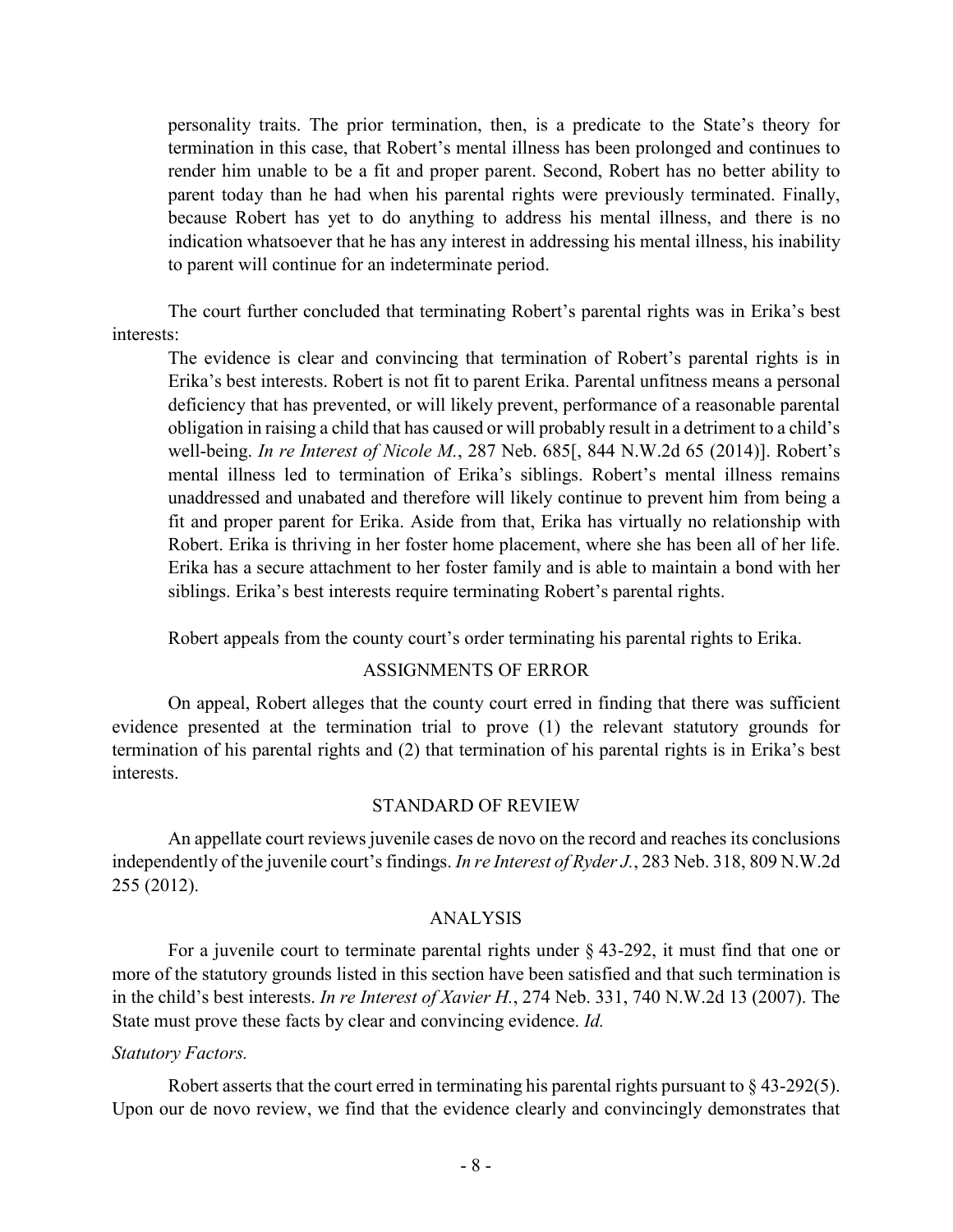Robert is unable to discharge his parental responsibilities because of a mental illness or mental deficiency and there are reasonable grounds to believe that his condition will continue for a prolonged and indeterminate period.

Mental illnesses and deficiencies that prevent a parent from performing daily tasks and routine parental duties are grounds for termination of parental rights under § 43-292(5). See *In re Interest of Marcus W. et al.*, 11 Neb. App. 313, 649 N.W.2d 899 (2002) (holding that mother who had frontal lobe impairment, generalized anxiety disorder, and mood disorder and who would need assistance for daily living activities, met statutory ground under subsection (5)). See also *In re Interest of C.A.A. and V.S.A.*, 229 Neb. 135, 425 N.W.2d 621 (1988). The plain language of § 43-292(5) indicates that the mental illness or mental deficiency must only render a parent unable to discharge his or her parental responsibilities, it does not have to render the parent completely incompetent. See *In re Interest of Holley*, 209 Neb. 437, 308 N.W.2d 341 (1981). The Nebraska Supreme Court has held that personality disorders which prevent a parent from profiting from instruction and acquiring parenting skills is a sufficient mental deficiency under § 43-292(5). See *In re Interest of Natasha H. & Sierra H.*, 258 Neb. 131, 602 N.W.2d 439 (1999).

In the present case, the record reveals that Robert was diagnosed with paranoid personality disorder with narcissistic traits in 2017. According to Stermensky, this disorder makes it difficult for Robert to trust and cooperate with others. Stermensky observed that Robert would display suspiciousness and cynicism resulting from him interpreting others' actions as malevolent. In addition, Robert views offers for assistance as criticism. The testimony demonstrated that Robert needs to pursue treatment for this disorder and that successful treatment will take a long period of time. For a change in the diagnosis, there would need to be a demonstration that Robert could effectively cooperate with others and not harbor long term resentment.

The State presented clear and convincing evidence that while his older children were in his care, Robert was unable to appropriately discharge his duties as a parent. Robert suffers from a mental disorder first diagnosed in 2017 which appears to still be adversely affecting him. Throughout the prior proceedings and this case Robert has failed to provide caseworkers any evidence that he has, on a sustained basis, followed Stermensky's recommendations to pursue treatment. The evidence at trial demonstrated that Robert continues to struggle to cooperate with others and continues to display suspiciousness and at times, animosity with respect to others' actions. Robert would not communicate with the caseworkers except through his attorney. The testimony also revealed that Robert did not work with caseworkers and family support workers to have a consistent visitation schedule, even when the consistency could result in more visits with Erika.

Robert continued to harbor resentment against others. He threatened a male caseworker and had an altercation with a transportation provider. Caseworkers who had worked with Robert during all of the juvenile court proceedings involving his children reported that Robert's current actions were consistent to the actions that he displayed in the past. Essentially, the caseworkers observed no real improvements in Robert's circumstances or disposition. Therefore, we agree with the county court that clear and convincing evidence was provided demonstrating that Robert is unable to discharge his parental responsibilities because of mental illness or mental deficiency and that the condition will continue for a prolonged indeterminate period.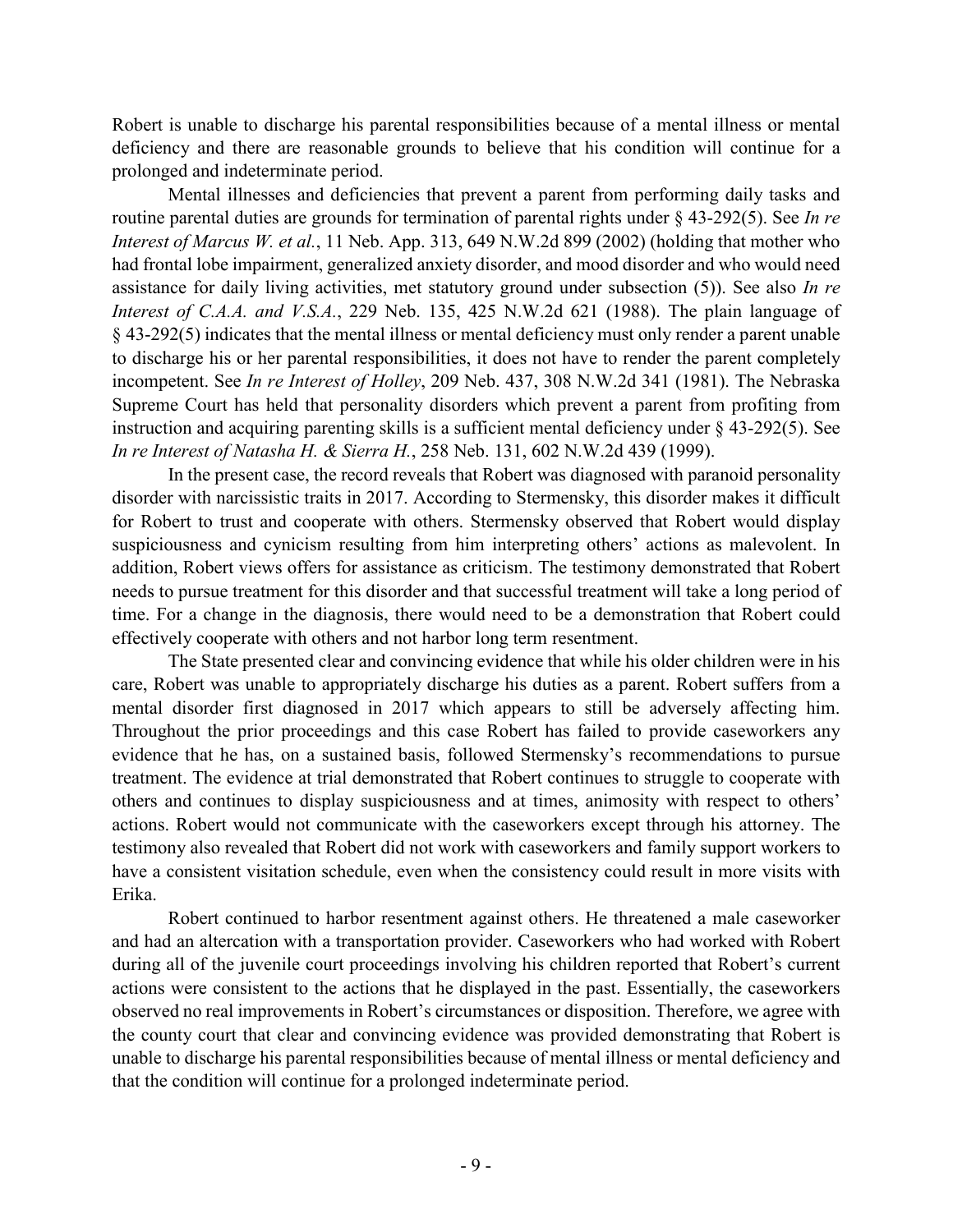### *Best Interests.*

Under § 43-292, once the State shows that statutory grounds for termination of parental rights exist, the State must show that termination is in the best interests of the child. *In re Interest of Ryder J.*, 283 Neb. 318, 809 N.W.2d 255 (2012). A parent's right to raise his or her child is constitutionally protected; so before a court may terminate parental rights, the State must also show that the parent is unfit. *In re Interest of Nicole M.*, 287 Neb. 685, 844 N.W.2d 65 (2014).

There is a rebuttable presumption that the best interests of a child are served by having a relationship with his or her parent. *Id.* Based on the idea that fit parents act in the best interests of their children, this presumption is overcome only when the State has proved that a parent is unfit. *Id.* The term "unfitness" is not expressly used in § 43-292, but the concept is generally encompassed by the fault and neglect subsections of that statute and also through a determination of the children's best interests. *In re Interest of Nicole M., supra.* Parental unfitness means a personal deficiency or incapacity which has prevented, or will probably prevent, performance of a reasonable parental obligation in child rearing and which has caused, or probably will result in, detriment to a child's wellbeing. *In re Interest of Leyton C. & Landyn C.*, 307 Neb. 529, 949 N.W.2d 773 (2020). The best interests analysis and the parental fitness analysis are separate inquiries but each examines essentially the same underlying facts as the other. *Id.*

One's history as a parent speaks to one's future as a parent. *In re Interest of Sir Messiah T. et al.*, 279 Neb. 900, 782 N.W.2d 320 (2010). However, one's history does not alone determine his or her future. *In re Interest of Seth K. & Dinah K.*, 22 Neb. App. 349, 853 N.W.2d 217 (2014). The law does not require perfection of a parent; instead, courts should look for the parent's continued improvement in parenting skills and a beneficial relationship between parent and child. *Id.*

We first note that Robert's parenting history resulted in the termination of his parental rights to all five of his older children. The previous juvenile court proceedings involving Brittney Sue concluded in 2020 after the present case commenced. During the previous juvenile court proceedings, there was significant evidence adduced as to the deficiencies in Robert's parenting including safety concerns, medical neglect, and an inability to cooperate with others. Robert threatened the lives and families of at least two people involved in the prior cases who were attempting to help him.

There was no evidence presented during the current proceedings which suggested that Robert has done anything to improve his mental health, improve his parenting skills, or curb his emotions. To the contrary, caseworkers who have worked with Robert both during the prior proceedings and during these proceedings, testified that they have seen no improvements. These witnesses point to the fact that Robert continues to struggle with cooperating with others and with communicating appropriately with caseworkers and other providers. He has also continued to struggle to listen and follow through with redirection from family support workers. In addition, Robert has threatened a caseworker and had an altercation with another provider.

Although Robert arrived to the visits prepared, Robert then utilized a portion of his time with Erika to speak negatively about foster parents and the caseworkers. Additionally, Robert's visits could not be increased due to his lack of consistency in scheduling visits. After initially requesting that visits occur early in the morning, he refused to consistently confirm these visits